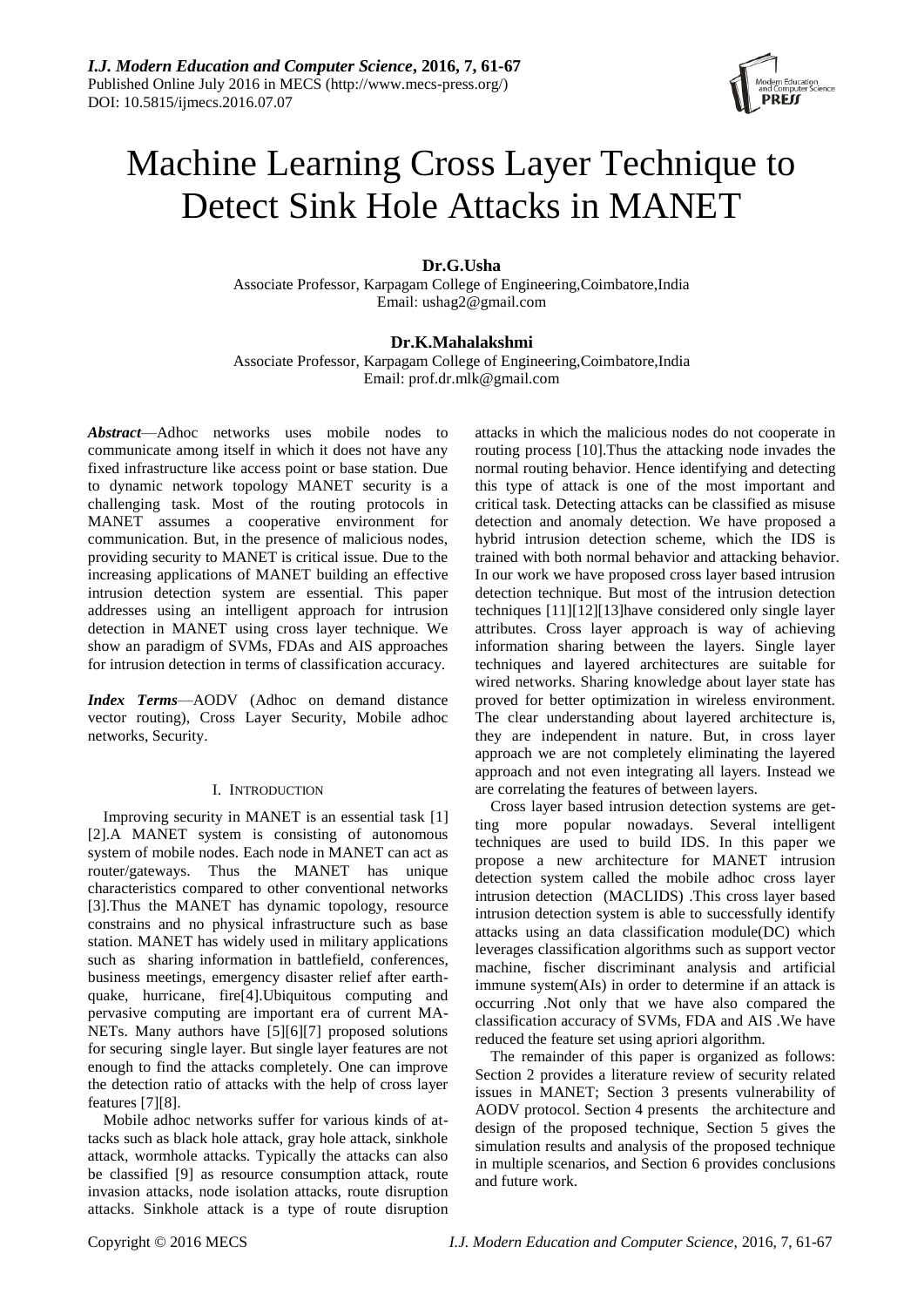The remainder of this paper is organized as follows: Section 2 gives an effective method of skeleton extraction. Section 3 describes the two-round hierarchical matching for Chinese calligraphic retrieval. Section 4 presents the experiments and evaluation. Conclusion and future work are given in the final section.

### II. RELATED WORK

We have observed many of the existing literature works has mainly focused on protecting single layer either MAC layer or Routing or Physical layer. From all of these perspectives, researchers focused to identify anomaly detection and misuse detection. Further research work has been focused in the direction to differentiate between normal traffic and attack one. Now we present representative research from each perspective.

In [14] the authors proposed solution for anomaly detection using temporal activities of routing behavior in MANET. For detecting anomalies they have proposed a new algorithm. In [15] the authors proposed solution to detect both anomaly and misuse behavior in MANET. They have proposed an intrusion detection system (IDS) which detects packet drops or delays in the network. For that they have used the scheme which relays on time synchronization using GPS. In [16][17] many techniques have been proposed to identify various kinds of attacks. For detecting anomalies they have proposed a new algorithm. In [18], the authors proposed architecture for intrusion detection and prevention. They proposed intrusion detection based on agents. They used server agent, monitor agent, information agent, and address probing agents. In their work some agents are static and dynamic. They proposed an algorithm to detect attacks in MANET. In [19] the authors proposed distributed IDS for MANET. They used cluster head to monitor the activities of other nodes in the network. In [20] the authors proposed a rule based decentralized IDS in which some nodes act as monitor nodes and observes the traffic in the network. In [21] they proposed dynamic anomaly detection for AODV protocol using single layer technique. The authors used PCA for dimensionality reduction.

In literature many work has been done based on cross layer issue. In [22] the authors proposed physical media independence architecture. They defined a set of characteristics for each layer. Additionally they provided guard module in which it is used to monitor the system characteristics. They have done the modifications in operating system in order to implement cross layer concept. Interlayer signaling pipe [23] used the wireless extension header to store cross layer information. They used IP data packets to carry messages from physical layer to application layer. In [24] the authors separately used an Internet Control message protocol for propagating events from one layer to other layer. For this they used an icmp status message. Further a handle is implemented for this message. The inspirational idea for implementing cross layer security in adhoc network has been proposed in [25].The authors used Mobile man

architecture. It has a core component known as network status, which is a repository for collecting information regarding all protocol layers. Each protocol layer interacts with this repository. Very little work has been done in literature using cross layer IDS methods. In [26] the authors proposed IDS architecture in which it uses physical, MAC and routing layer. In [27] also the authors proposed distributed intrusion detection architecture using cross layer features against MANET. Many recent works also suggest the vulnerabilities of the AODV protocol and the solution using single layer technique [28] [29] [30].

#### III. AODV PROTOCOL AND VULNERABILITIES

Here first we discuss about working of AODV protocol in detail. Next we discuss its vulnerabilities to various kinds of attacks.

#### *3.1 Overview of AODV protocol*

Distance Vector routing protocol is based on the algorithm known as bellman ford algorithm which is known as single source shortest path algorithm. In Distance Vector routing, every router maintains a routing table (i.e. vector), in which it stores the distance information to all reachable destinations. A router exchanges distance information with its neighbors periodically to update its routing table. The distance can be calculated based on metrics such like hop number, queue length or delay. If multiple paths exist, the shortest one will be selected. AODV implements its routing from Distance Vector routing protocols. In AODV route discovery processes consist of two phases: route establishment, route maintenance. In Route establishment phase AODV protocol has the message set of Route request (RREQ), Route reply (RREP), and for link status monitoring (HELLO). When a node wants to participate in routing, it broadcast a RREQ message to the nodes. When the intermediate nodes get the RREQ message, the nodes update their routing tables in the direction of the source node. The RREQ message also contains the most recent sequence number which is 32-bit unsigned integer. When the destination node receives RREQ message it replies (Unicasts) RREP message to source node. When RREP propagates, all the intermediate nodes update their routing table about the sequence number. In Route maintenance phase, AODV has Route error (RERR).RERR Messages is used to broadcast for broken links. These messages are generated directly by a node or passed on when received from another node. In order to understand the vulnerability of AODV protocol, next section we discuss how AODV protocol is affected by sinking behavior.

#### *3.2 Vulnerabilities of AODV protocol*

According to [13] AODV protocol subjects against various kinds of attacks.

Route Disruption Attacks: Route Disruption attacks means breaking down an existing route or preventing a new route from being established.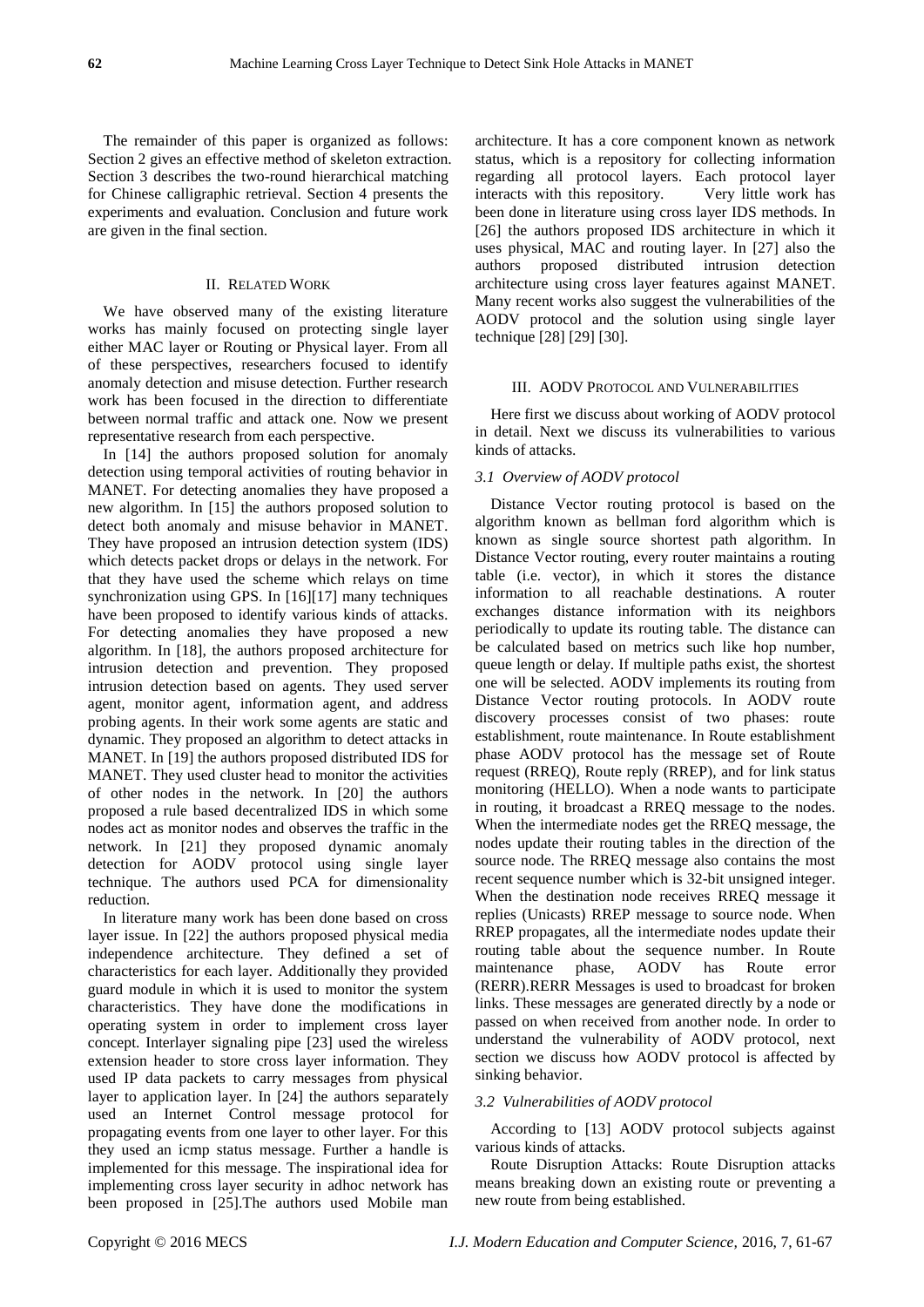Route Invasion Attacks: Route invasion attack means that an inside attacker adds itself into a route between two nodes of a communication channel.

Resource Consumption Attack: Resource consumption attack refers to consuming the communication bandwidth in the network or storage space at individual nodes.

The attacker tries to misuse RREQ and RREP messages by dropping, modifying, or alternating the message headers. For example the message field of RREQ has the types RREQID, hop count, destination ip address, destination sequence number, source IP address, source sequence number, and flags. The attacker can modify the message type, increase or decrease the RREQ ID, replace the destination ip address with other address and so on. Likewise the attacker can also modify or change the RREP messages. Hence it is a critical issue to handle these attacks.

#### *3.3 Sink Hole Attack in Detail*

Sink hole attacks are difficult to find because of following reasons. When the normal communication takes place in MANET, the sinking node tries to attract the neighboring nodes in various ways. In AODV protocol it either alters the data packets or drops the packets silently. One can wonder how it happens; the malicious node increases its sequence number. As we discussed above, the sequence number in AODV is used to intimate about the freshness of the route. The malicious node overhears the communication channel as a part and observes the sequence number of all nodes. After that it assigns itself as having the highest sequence number among all the nodes in the route and invades the channel abruptly and drops the packets. For example in the following Fig1. Node 1 is source node and node5 is the destination.



Initially, node 1 wants to send information to node 5 by broadcasting the RREQ message. Node 2 checks whether if it is the destination node. Since it is not the destination node it simply forwards the packet. Likewise the information propagates and finally reaches the destination node 5; hence communication takes place among the nodes. But when the invader or malicious node invades the network, the communication breaks. For example the malicious node overhears the network and updates its sequence number and sets its sequence number as the highest sequence number among all the nodes and broadcast it to others. The other nodes in the communication path also update this value in their routing table. This is the way in which the malicious node attracts other nodes. Thus the malicious node simply drops all the packets which come into it. This is the way the sinkhole attack takes place in this MANET.

## IV. PROPOSED SYSTEM ARCHITECTURE

The following Fig 2 illustrates the proposed system architecture.



Fig.2. Proposed System Architecture

#### *4.1 Data Collection Module*

Data collection module is responsible for collecting data from MAC layer and Routing layer. A partial list of data collection attributes from these two layer is shown below.

| <b>Network Laver</b>      |  |  |
|---------------------------|--|--|
| Number of forwarded RREQ  |  |  |
| messages                  |  |  |
|                           |  |  |
|                           |  |  |
| Number of dropped<br>RREP |  |  |
| messages                  |  |  |
|                           |  |  |
| Number of RERR messages   |  |  |
|                           |  |  |
|                           |  |  |

In our proposed IDS, hybrid intrusion detection technique is used. i.e., Data collection module consists of both normal and misuse data's.

#### *4.2 Data Correlation Module*

The proposed IDS is designed by combining intelligent modules as shown in Figure 2.The data correlation module correlates the data's between MAC layer and routing layer. We have used apriori algorithm because it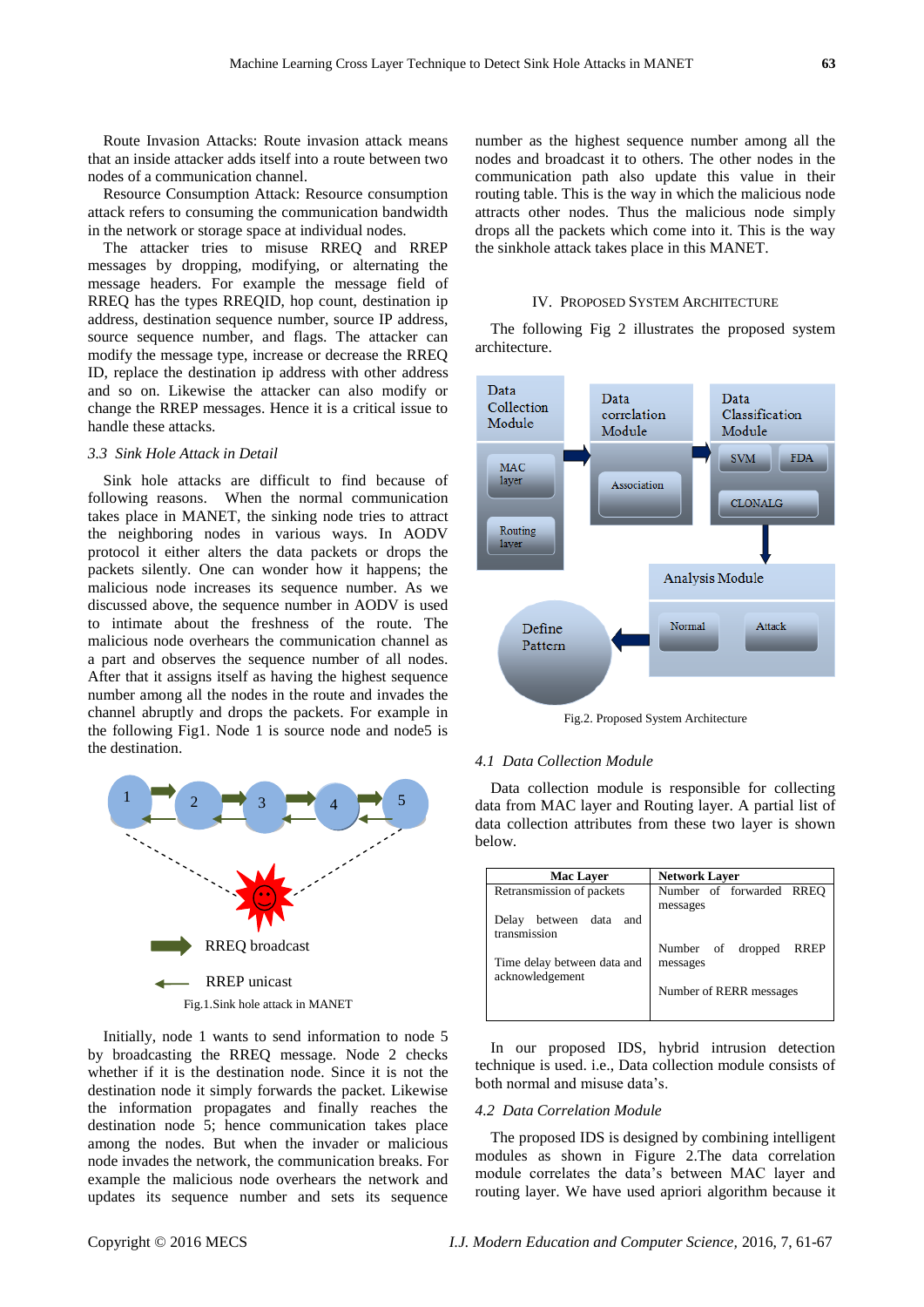uses the principle if an item set is frequent then all its subsets or supersets must also be frequent. So apriori algorithm uses the value of the support measure as

$$
\forall X, Y : (X \subseteq Y) \Rightarrow s(X) \ge s(Y)
$$

Support of an item set never exceeds support of its subsets.

We are using Apriori algorithm because it uses the concept of pruning, hence it is efficient. This algorithm is efficient because it uses breadth-first search and a hash tree structure is used to reduce number of comparisons, i.e, instead of matching each transaction against every candidate this algorithm uses the concept of hashed bucket to match the candidate value. The main algorithm for frequent item set generation is described as follows:

- 1. From the data set find the frequent item set which is denoted as L k-1. L  $_k$  is the frequent item set of size k
- 2. In join step Ck is generated by joining  $L_{k-1}$  with itself i.e., using Cartesian product  $L_{k-1}$  x  $L_{k-1}$ .
- 3. In Prune step (apriori property): Any  $(k 1)$  size item set that is not frequent cannot be a subset of a frequent k size item set, hence should be removed
- 4. Support count is obtained during frequent set  $L_k$ has been achieved.

The dataset which contains the value of MAC layer and routing layer can be joined and pruned as shown in steps 2 and 3.

#### *4.3 Data Classification Module*

#### SVM for Classification

Machine learning classification has been widely used to categorize data in to distinct classes. A model is first created based on the previous data which is known as training samples. Then this model is used to classify new data which is unseen samples. So Classification is essential for finding the best boundary between classes. Initially label the training data

$$
\{\mathbf x_i, y_i\}, \ \ i = 1, \cdots, l, \ y_i \in \{-1, 1\}, \ \mathbf x_i \in \mathbf R^d
$$

x which lie on the hyper plane'**s** is normal to hyper plane, |b|/||**w**|| is the perpendicular distance from hyper plane to origin. Now we can define two support hyper planes as

$$
H1: \mathbf{w}^T \mathbf{x} = b + \delta
$$

$$
H2: \mathbf{w}^T \mathbf{x} = b - \delta
$$

Map data to high dimensional space where it can easily classify with linear decision function. In order to achieve this we have to find a kernel function  $\Phi(x)$  to map to different space. Φ is a mapping function.

Since the training algorithm only depend on data thru dot products. We can use a "kernel function" K such that

In our technique we are using radial based function (RBF).A RBF is a real-valued function whose value

depends only on the distance from the origin, so that  $\Phi(x) = \Phi(||x||)$ . In order to give penalty to error term the cost can be defined as

$$
\mathrm{Cost} = C \bigg( \sum_i \xi_i \bigg)^k
$$

Clonal Selection Algorithm for Classification

Clonal selection algorithms are based on immune system. The immune systems are summarized as distinguish between itself and non-self. Immune response system poses the following elements

Specificity: This element identifies and discriminates between different entities.

Adaptiveness: The element identifies new unseen entities that never existed previously.

Discriminate between self and non-self: This element is responsible for identifying the difference between self and non-self elements.

Memory: In memory the system recalls previous contact with foreign molecules and responds.

The clonal selection algorithm is said to be inspired by the following elements of the clonal selection theory Maintenance of a specific memory set Selection and cloning of most stimulated antibodies Death of nonstimulated antibodies Affinity maturation (mutation) Reselection of clones proportional to affinity with antigen Generation and maintenance of diversity

#### *4.4 Analysis Module*

Based on the classification applied on the dataset the given input is classified as normal data and attack data. In this way the proposed technique detects the attack data.

#### V. SIMULATION RESULTS

In the real time MANET environment the packet transmission is continuous. This is simplified in our simulation as it is repeated with different parameters. During every time of simulation the record sample is randomly abstracted from the test dataset and the classification occur. The detection procedure occurs as shown in Fig 3. We have used Ns-2 for simulation environment.Table1 illustrates the list of parameters used for simulation. In order to achieve a better comparison of the algorithms, we have calculated the overall false positive ratio(FPR),false negative ratio(FNR),true positive ratio(TPR),true negative ratio(TNR) are evaluated for CLIDS by evaluating the whole dataset.TPR values evaluates the cases where the intrusions or normal network behavior is correctly identified.TNR values are evaluated by correctly rejecting the malicious behaviour.FPR values are evaluated by where the normal communications are evaluated as attacks and FNR are evaluated as incorrectly rejecting the behavior of normal or attack data's. With the help of these values we have calculated overall accuracy of the system. Accuracy is calculated using the following formula,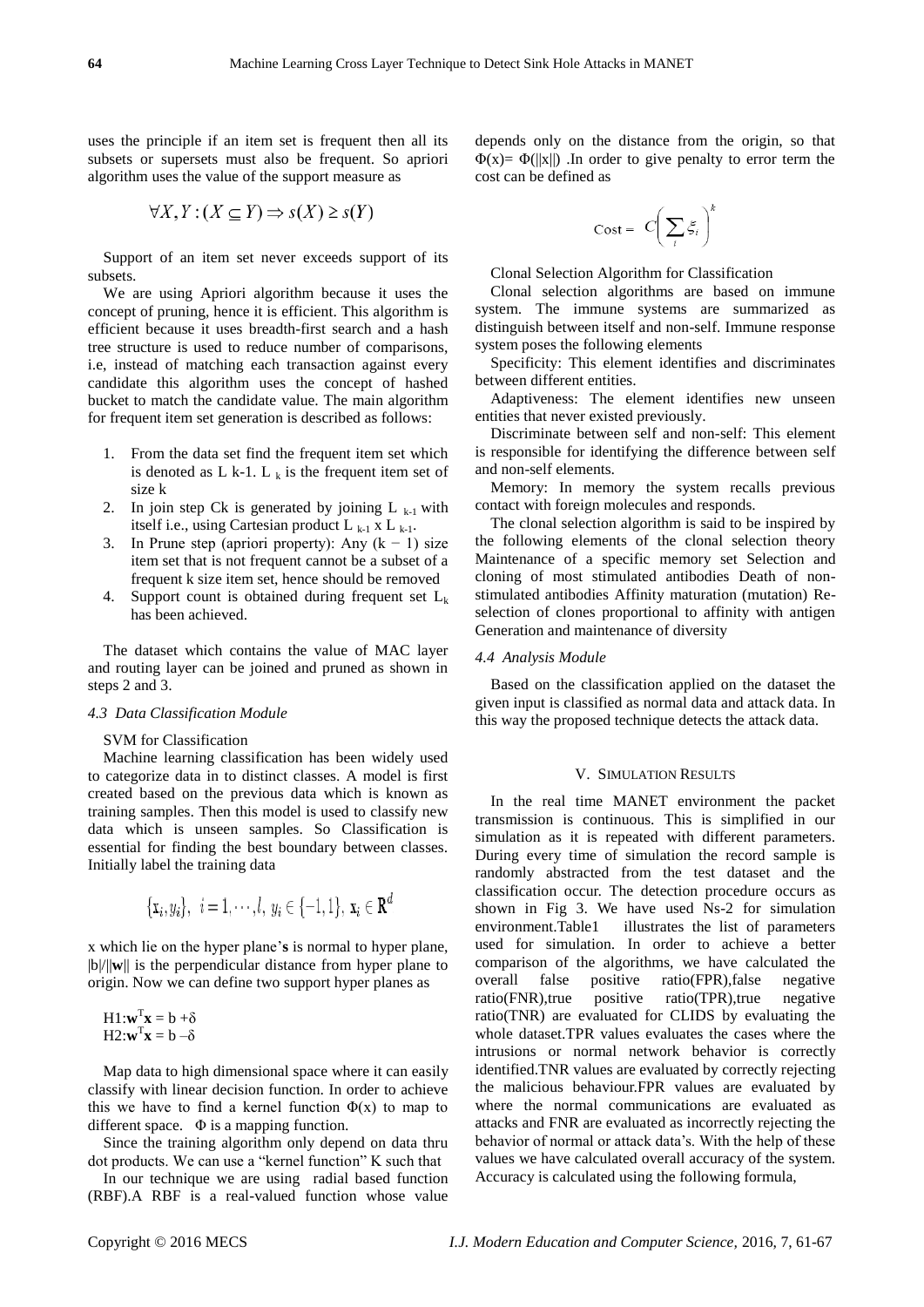$Accuracy$  (%) = (TPR+TNR)/ (TPR+TNR+FPR+FNR)

TPR is known as true positive, TNR is known as true negative, FPR is known as false positive, FNR is known as false negative.



Fig.3. Detection Procedure for Evaluation

By using the accuracy formula we have calculated the accuracy of the algorithm as shown below. From the table 2 we have observed that cross layer SVM algorithm performs better than other algorithms.Fig 4 presents the simulation results and comparison of the above technique.



Fig.4. Comparison of the single layer technique with cross layer technique

Table 1. Simulation Environment

| Property                | Value                   | Description                                  |  |  |
|-------------------------|-------------------------|----------------------------------------------|--|--|
| Channel type            | <b>Wireless Channel</b> | Channel Used                                 |  |  |
| Propagation<br>Model    | Two ray ground          | radio<br>The<br>propagation<br>model<br>used |  |  |
| Antenna type            | Omni Antenna            | Type of Antenna                              |  |  |
| Interface Queue<br>type | Drop Tail/PriQueue      | <b>Oueue</b> used                            |  |  |
| MAC Type                | 802.11                  | <b>MAC</b> layer Protocol<br>used            |  |  |
| Maximum                 | 50                      | Packets in Oueue                             |  |  |
| Packets<br>in<br>Oueue  |                         |                                              |  |  |
| Topological<br>Area     | 600m X 600 m            | Area of simulation                           |  |  |
| Mobility<br>Scenario    | $10 \text{ m/s}$        | Node's mobility                              |  |  |
| Pause time              | 20 Sec                  | Node's pause time<br>at simulation           |  |  |
| <b>Mobility Model</b>   | Random way point        | of<br>For mobility<br>nodes                  |  |  |

From Fig 3 it is observed that compared to single layer technique cross layer technique improves the performance of the network.

Table 2. Accuracy Calculation Table

|              | Single              | Single         | Cross      | Cross      | Cross         |
|--------------|---------------------|----------------|------------|------------|---------------|
|              |                     |                |            |            |               |
|              | Layer<br><b>SVM</b> | Layer          | Layer      | Layer      | Layer         |
| <b>Nodes</b> |                     | <b>CLONALG</b> | <b>SVM</b> | <b>FDA</b> | <b>CLONAL</b> |
|              |                     |                |            |            |               |
| 20           | 75.67               | 76.36          | 87.07      | 88.63      | 89.57         |
| 30           | 72.21               | 75.63          | 86.2       | 86.36      | 88.41         |
| 40           | 70.52               | 74.56          | 92.65      | 90.52      | 91.56         |
| 50           | 69.36               | 69.9           | 89.65      | 86.23      | 90.58         |
| 60           | 64.32               | 65.32          | 87.65      | 84.23      | 82.36         |

## VI. CONCLUSION

This paper proposes a new architecture, MACLIDS, in order to improve the security of MANET. We have used SVM, and FDA and AIS algorithms to improve classification accuracy. We have proved the effectiveness of the new model for improving detection accuracy, which is demonstrated through multiple simulations.

We have used three classifiers for evaluating the detection accuracy of our proposed architecture. Some other classifiers may also be able to achieve better performance's in our future work we will use some existing classifier for our problem. Likewise, we can determine the most effective classifiers. Hence we can develop different intrusion detection system with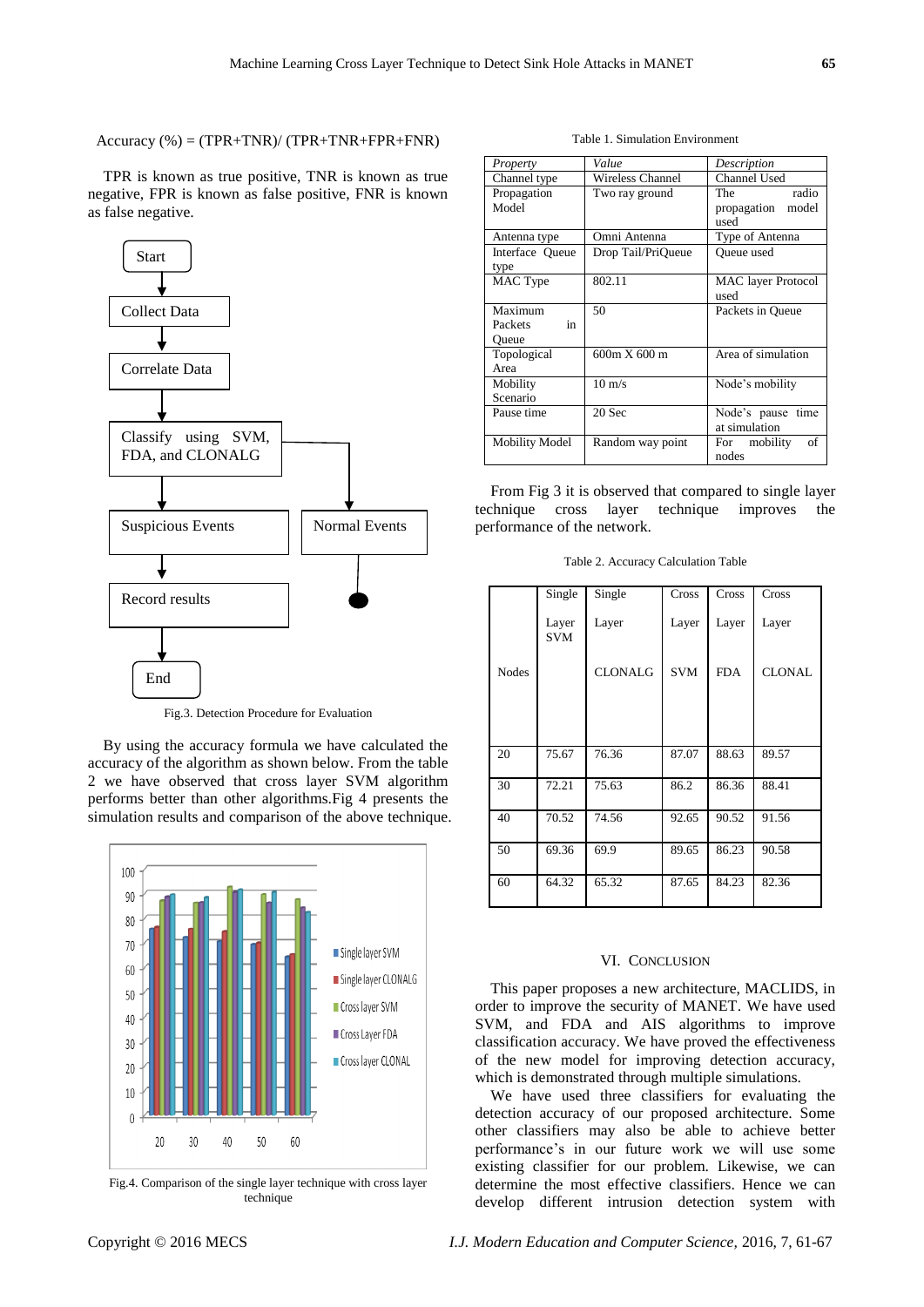different classification techniques. We have considered only the sinkhole attack, not only that we have focused only on AODV protocol. Though AODV is on-demand routing protocol we will consider other routing protocol for additional type of attacks to further improve the accuracy of the overall system. Our future work will focus on more intelligent intrusion detection and prevention schemes in MANETs.

#### **REFERENCES**

- [1] Bing Wu, Jianmin Chen, Jie Wu, Mihaela Cardei,"A Survey on Attacks and Countermeasures in Mobile Ad Hoc Net-works",Wireless/Mobile network Security,2006
- Springer.<br>[2] Nikola Milanovic,Miroslaw Malek,Anthony Davidson,Veljko Milutinovic,"Routing and Security in Mobile Ad Hoc Net-works", Published by the IEEE Computer Society,2004 .
- [3] H. Yang, H. Luo, F. Ye, S. Lu, and L. Zhang, Security in Mobile Ad Hoc Networks: Challenges and Solutions. IEEE Wireless Communications, pp. 38-47, 2004.
- [4] C. Perkins, Ad Hoc Networks, Addison-Wesley, 2001.
- [5] Kimaya Sanzgiri, Bridget Dahilly,"A Secure Routing Protocol for Ad Hoc Networks", IEEE International Conference on Network Protocols (ICNP'02), Page(s): 78 - 87, 2002.
- [6] JamesParker, JeffreyUndercoffer, John inkston, Anupam Joshi,"On intrusion detection and response for mobile adhoc networks", IEEE International Conference on Performance, Computing and Communications, Page(s):747-752, 2004.
- [7] Husain. Shahnawaz, Dr.S.C.Gupta, Chand.Mukesh, Dr. H.L.Mandoria,"A Proposed Model for Intrusion Detection System for Mobile Adhoc Network", IEEE conf on Computer & Communication Technology (ICCCT'10), Page(s): 99 - 102, 2010.
- [8] Christoforos Panos, Christos Xenakis and Ioannis Stavraka-kis,"A novel intrusion detection system for manets", Springer .page(s).125-145, 2004
- [9] Vijay T.Rasinghani,Sridhar Iyer,"Cross-layer design optimizations in wireless protocol stacks",SCienceDirect,Volume 27,Issue 8,Page(s):720- 224,2003
- [10] P. Ning and K. Sun, "How to misuse AODV: A case study of insider attacks against mobile ad-hoc routing protocols," in Proc. 4th Annu. IEEEInf. Assurance Workshop, Page(s):60-67, 2003.
- [11] Imad Aad, Jean-Pierre Hubaux, Edward W. Knightly, "Impact of Denial of Service Attacks on Ad Hoc Networks", IEEE/ACM transactions on networking, Vol.16, no.4, 2008.
- [12] Adnan Nadeem,Michael Howarth,"A Generalized Intrusion Detection & Prevention Mechanism for Securing MA-NETs",IEEE Proceedings on Ultra Modern Telecommunications & Workshops(ICUMT'09),Page(s): 1- 6 ,2009.
- [13] Hidehisa Nakayama,Satoshi Kurosawa,Abbas Jamalipour,Yoshiaki Nemoto,and Nei Kato,"A Dynamic Anomaly Detection Scheme for AODV-Based Mobile Ad Hoc Net-works",IEEE transactions on vehicular technology,vol.58,No.5, Page(s): 2471- 2481,2009.
- [14] Haitao Liu; Rajiv Gupta,"Temporal Analysis of Routing Activity for Anomaly Detection in Ad hoc Networks", IEEE International Conference on Mobile Adhoc and Sensor Systems (MASS), 2006, Page(s): 505 - 508, 2006.
- [15] S.Madhavi,"An Intrusion detection system in mobile adhoc networks"IEEE International Conference on Information Security and Assurance, 2008.
- [16] P.Michiardi and R. Molva, "Core: A collaborative reputation mechanism to enforce node cooperation in mobile ad hoc networks," in Proceedings of the IFIP TC6/TC11 Sixth Joint Working Conference on Communication and Multimedia, Page(s): 107–121, 2002
- [17] R. Rao and G. Kesidis, "Detecting malicious packet dropping using statistically regular traffic patterns in multihop wireless networks that are not bandwidth limited," in GLOBECOM 2003 - IEEE Global Telecommunications Conference,vol. 22, no. 1, Dec 2003,Page(s): 2957 – 2961.
- [18] Sampathkumar Veeraraghavan', S. Bose, K. Anand and A. Kannan,"An Intelligent Agent Based Approach for Intrusion Detection and Prevention in Adhoc Networks", IEEE International conference on ICSCN 2007, Page(s):534-536, 2007.
- [19] O. Kachirski and R. Guha, "Effective Intrusion Detection Using Multiple Sensors in Wireless Ad Hoc Networks," in HICSS '03: Proceedings of the 36th Annual Hawaii International Conference on System Sciences (HICSS'03) - Track 2. Washington, DC, USA: IEEE Computer Society, 2003.
- [20] A. Silva, M. Martins, B. Rocha, A. Loureiro, L. Ruiz, and H. Wong, "Decentralized Intrusion Detection in Wireless Sensor Networks," in Proceedings of Intl.
- [21] Workshop on Quality of Service and Security in Wireless and Mobile Networks, Page(s): 16–23, 2005.
- [22] Hidehisa Nakayama,Satoshi Kurosawa,Yoshiaki Nemoto and Nei Kato, "A Dynamic Anomaly Detection Scheme for AODV-Based Mobile Ad Hoc Networks",IEEE Transaction on vehicular technology,Vol.58,No.5,June 2009.
- [23] Jon Inouye, Jim Binkley, and Jonathan Walpole. ―Dynamic Network Reconfiguration Support for Mobile Computers", In ACM/IEEE International Conference on Mobile Computing and Networking (MobiCom), Budapest, Hungary, September 26 – 30, 1997.
- [24] Gang Wu, Yong Bai, Jie Lai, and A. Ogielski., Interactions between TCP and RLP in Wireless Interne". In IEEE GLOBECOM, volume 1B, pages 661–666, Rio de Janeiro, Brazil, December 1999.
- [25] P. Sudame and B. R. Badrinath. On Providing Support for Protocol Adaptation in Mobile Networks.ACM/Kluwer special issue on wireless internet and intranet access. Published in Journal of Mobile Networks and Applications, Page(s):43–55, 2001.
- [26] Conti, M.; Maselli, G.; Turi, G.; Giordano, S.Crosslayering in mobile ad hoc network design, Computer Volume: 37, Issue: 2, Digital Object Identifier 10.1109/MC.2004.1266295,Publication Year: 2004, Pages: 48 – 51 cited by: 39 IEEE/ACM Journals Computer Achieve.
- [27] Thamilarasu, G., et al. A cross-layer based intrusion detection approach for wireless ad hoc networks. in Mobile Adhoc and Sensor Systems Conference, 2005. IEEE International Conference on. 2005.
- [28] Liu, Y., Y. Li, and H. Man. Short Paper: A distributed Cross-Layer Intrusion Detection System for Ad Hoc Networks. in Security and Privacy for Emerging Areas in Communications Networks, 2005.
- [29] Patel, M, Sharma, S ,"Detection of Malicious Attack in MANET a Behavioural Approach", Proc. IEEE third International conference on Advance Computing, pp.388- 393,2013.